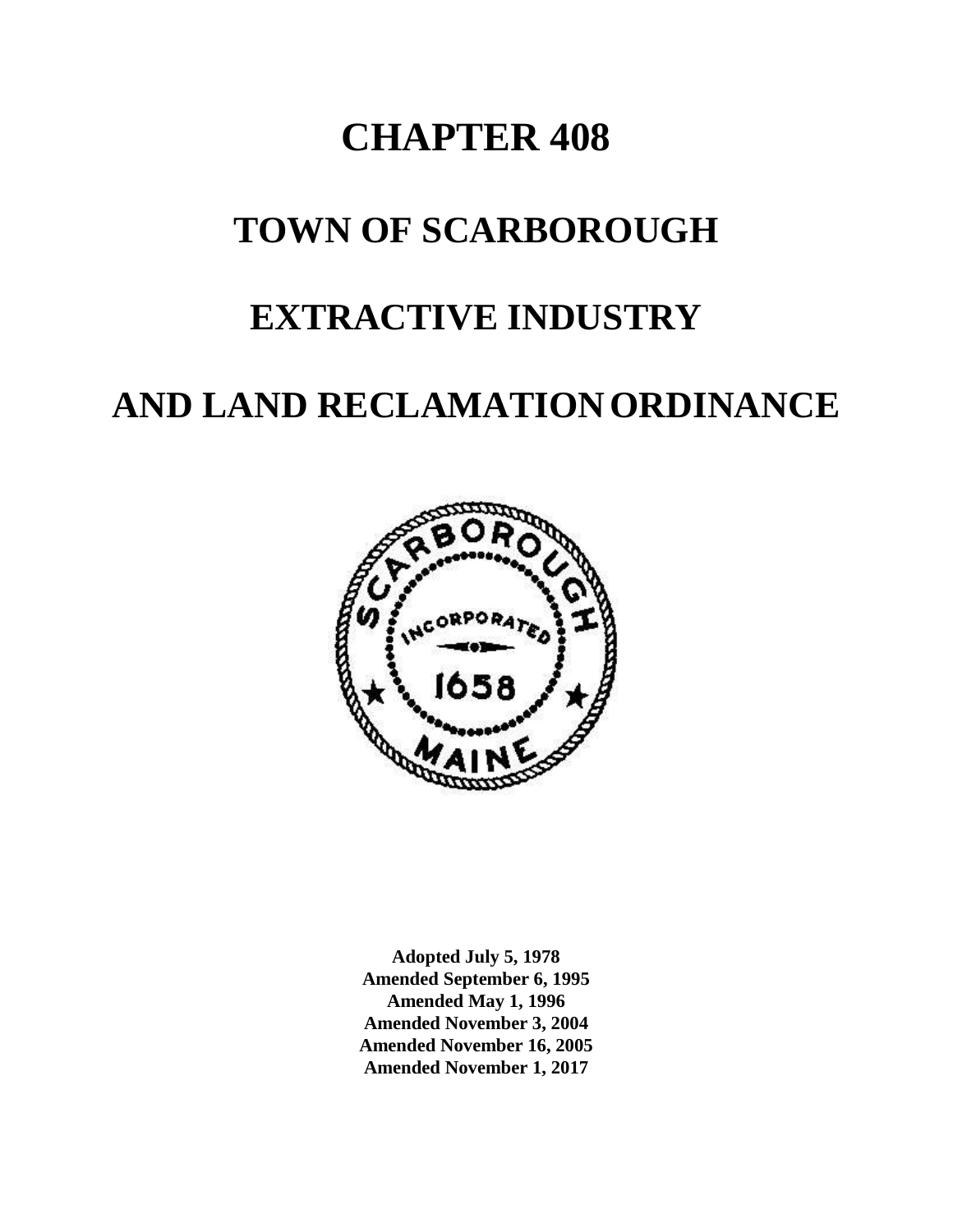| Section 8. PRELIMINARY PLAN REQUIREMENT AND PROCEDURES 4          |
|-------------------------------------------------------------------|
|                                                                   |
|                                                                   |
|                                                                   |
|                                                                   |
|                                                                   |
|                                                                   |
|                                                                   |
|                                                                   |
| Section 17. TOWN ENGINEER PERMITS FOR EXCHANGE OF EARTH MATERIALS |
|                                                                   |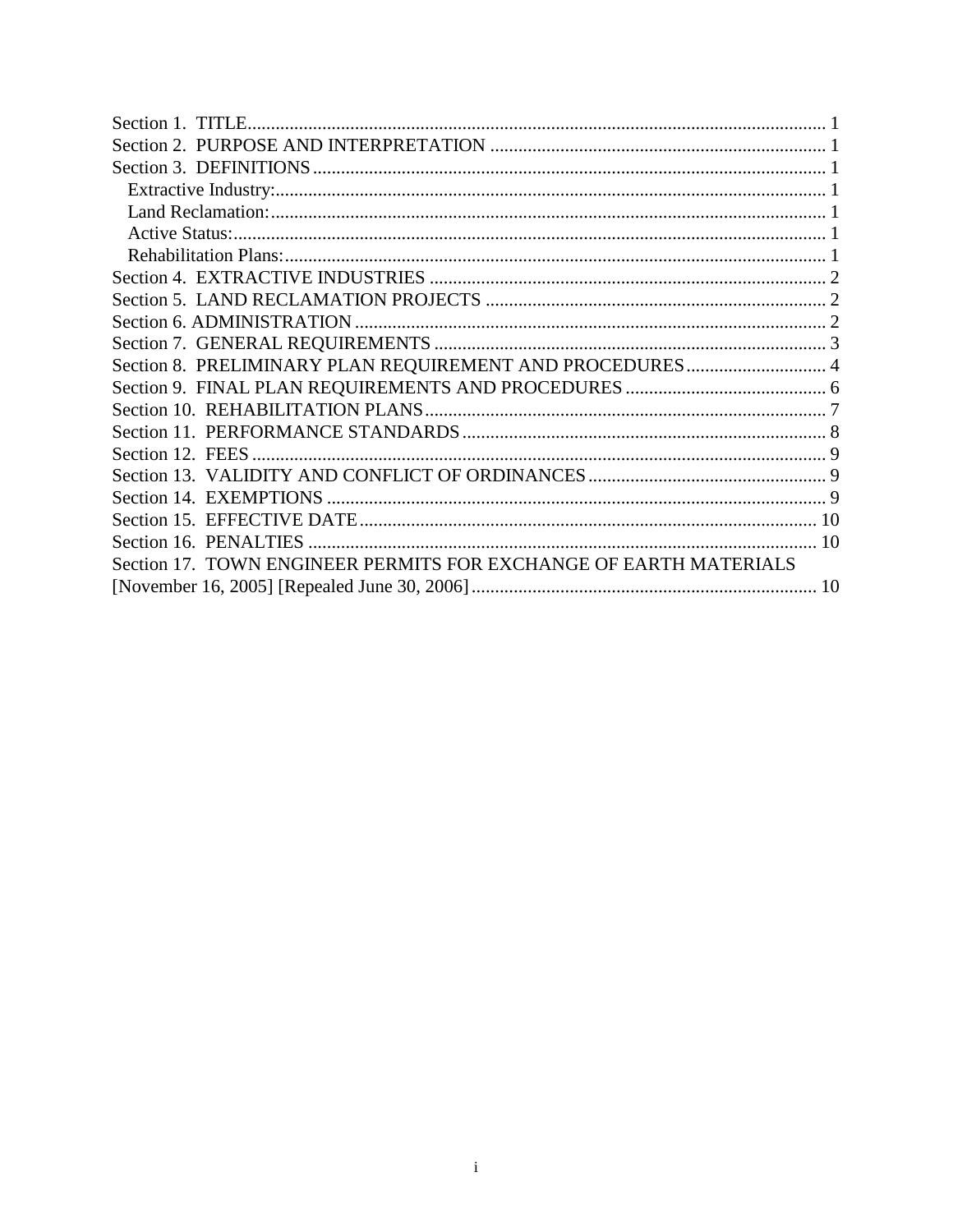#### **CHAPTER 408**

#### **TOWN OF SCARBOROUGH**

### **EXTRACTIVE INDUSTRY AND LAND RECLAMATION ORDINANCE**

#### <span id="page-2-0"></span>**Section 1. TITLE**

This ordinance shall be known and may be cited as the "Extractive Industry and Land Reclamation Ordinance of the Town of Scarborough, Maine."

#### <span id="page-2-1"></span>**Section 2. PURPOSE AND INTERPRETATION**

This ordinance regulates the operation of extractive industries and land reclamation projects; defines extractive industry and land reclamation, requires approval by the Planning Board of Extractive Industries and land reclamation projects before any work may commence, and establishes procedures therefore; establishes the minimum standards for project design and operation; and prescribes penalties for the violation of its provisions. In their interpretation and application, the provisions of this ordinance shall be held to be minimum requirements. Nothing in this ordinance shall prohibit the Planning Board from imposing stricter standards when deemed necessary to accomplish the purpose of the ordinance.

#### <span id="page-2-2"></span>**Section 3. DEFINITIONS**

For the purpose of this ordinance, certain terms used herein are defined as follows:

#### <span id="page-2-3"></span>**Extractive Industry:**

The removal of top soil, rock, sand, gravel, and similar earth materials, or mining operations except as is incidental to any other activity conducted pursuant to receipt of a permit issued by the Town of Scarborough.

#### <span id="page-2-4"></span>**Land Reclamation:**

Any action which restores land to its natural state or allows full utility of land, except as is incidental to any other activity conducted pursuant to a permit issued by the Town of Scarborough.

#### <span id="page-2-5"></span>**Active Status:**

Active status for extractive industries shall mean the operation of an extractive industry for remuneration for at least six months per year for the three year period immediately preceding the effective date of this ordinance. The board shall require evidence which may include cash receipts, affidavits, verbal testimony, photographs, or other information to be presented on which to grant active status.

#### <span id="page-2-6"></span>**Rehabilitation Plans:**

Rehabilitation plans shall be plans that identify the intent of the owner of any extractive industry to rehabilitate the site of an extractive industry to a natural state by filling, landscaping, or other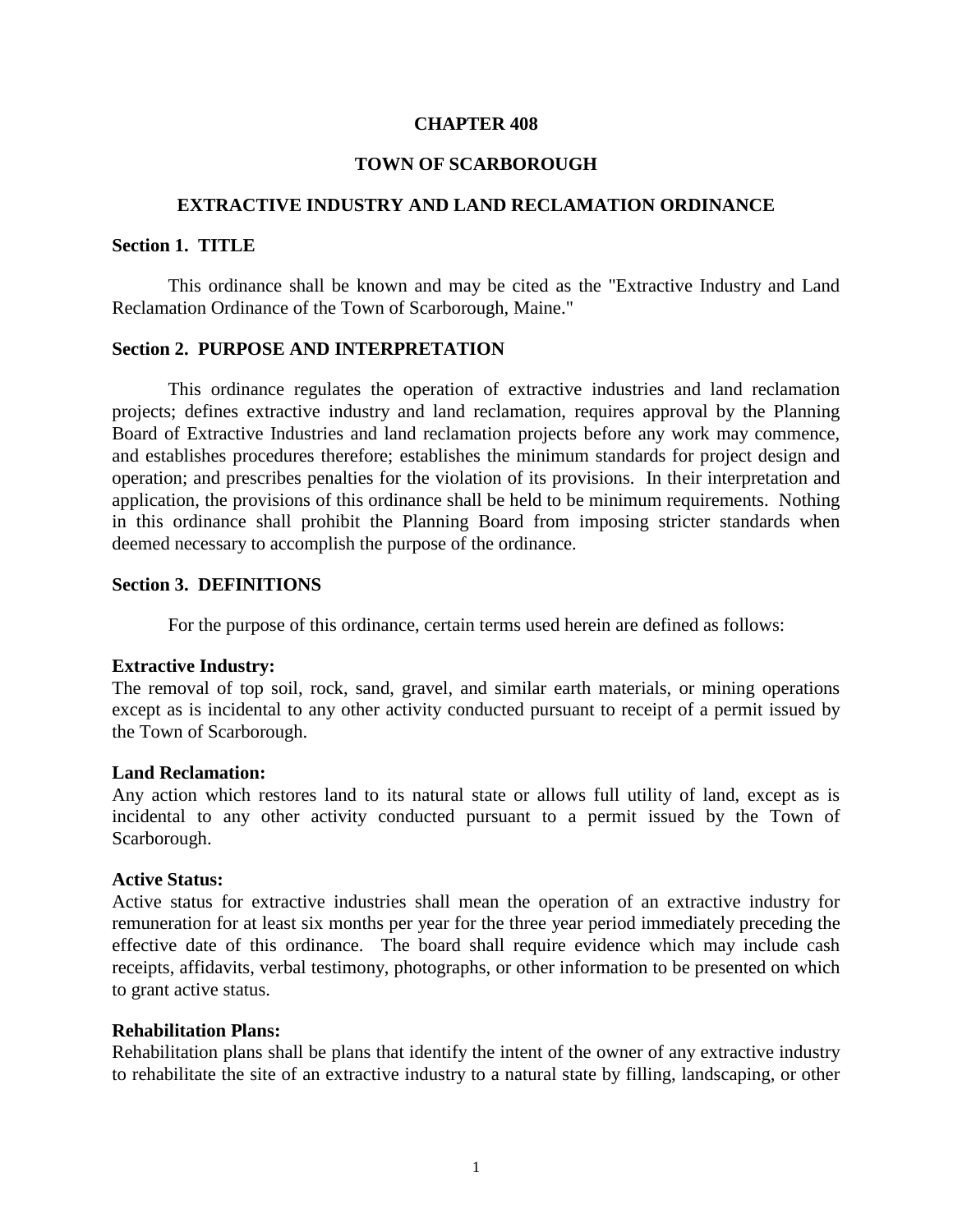means acceptable to the Planning Board. Such plans shall conform to the requirements contained herein.

## <span id="page-3-0"></span>**Section 4. EXTRACTIVE INDUSTRIES**

4.1 Within ninety days from the effective date of this ordinance all owners of extractive industries operating within the Town of Scarborough must formally declare to the Planning Board in writing whether they are actively functioning or whether they have become inactive. Failure to file such a declaration within the specified period shall constitute a declaration of inactive status. Substantiating evidence must accompany any claim of active status, and the Board shall in each instance determine whether active status has been demonstrated.

4.2 Any inactive extractive industry shall not resume active status, nor shall it be the site of a land reclamation project until it has complied fully with this ordinance and all other state and local regulations.

4.3 Within ninety days of a claim of active status, the owner of any extractive industry shall file the necessary plans and reports to comply with the provisions of this ordinance unless otherwise provided for herein. Failure to file the necessary plans and reports within the specified time period shall nullify the active status and constitute a declaration of inactive status.

4.4 The removal or deposit of any material at the site of an inactive extractive industry is strictly prohibited except in conformance with the terms of this ordinance.

# <span id="page-3-1"></span>**Section 5. LAND RECLAMATION PROJECTS**

5.1 Land reclamation projects may be undertaken only in conformance with this ordinance.

5.2 The reclamation of inactive gravel pits for open space, tree farming, or conservation purposes which comply with the requirements of the Tree Growth Tax Law or Farm and Open Space Land Law shall be encouraged and no fee shall be charged to an applicant for such a project.

# <span id="page-3-2"></span>**Section 6. ADMINISTRATION**

6.1 The Planning Board of the Town of Scarborough, herein after called the Board, shall administer this ordinance.

6.2 Before any extractive industry or land reclamation, sometimes hereinafter called project, is proposed or before any permit for the erection of any structures within such projects shall be granted, or before any utility installations, ditching, grading, construction of roads, or excavating shall be done on any project, the project owner shall apply formally to the Board for approval of a plan of such project, which plan shall be in conformance with the standards and specifications as set forth in this ordinance.

6.3 As to any intended project, the owner shall prepare and formally submit to the Board both a preliminary plan for study, and modification where required and a final plan. The final plan shall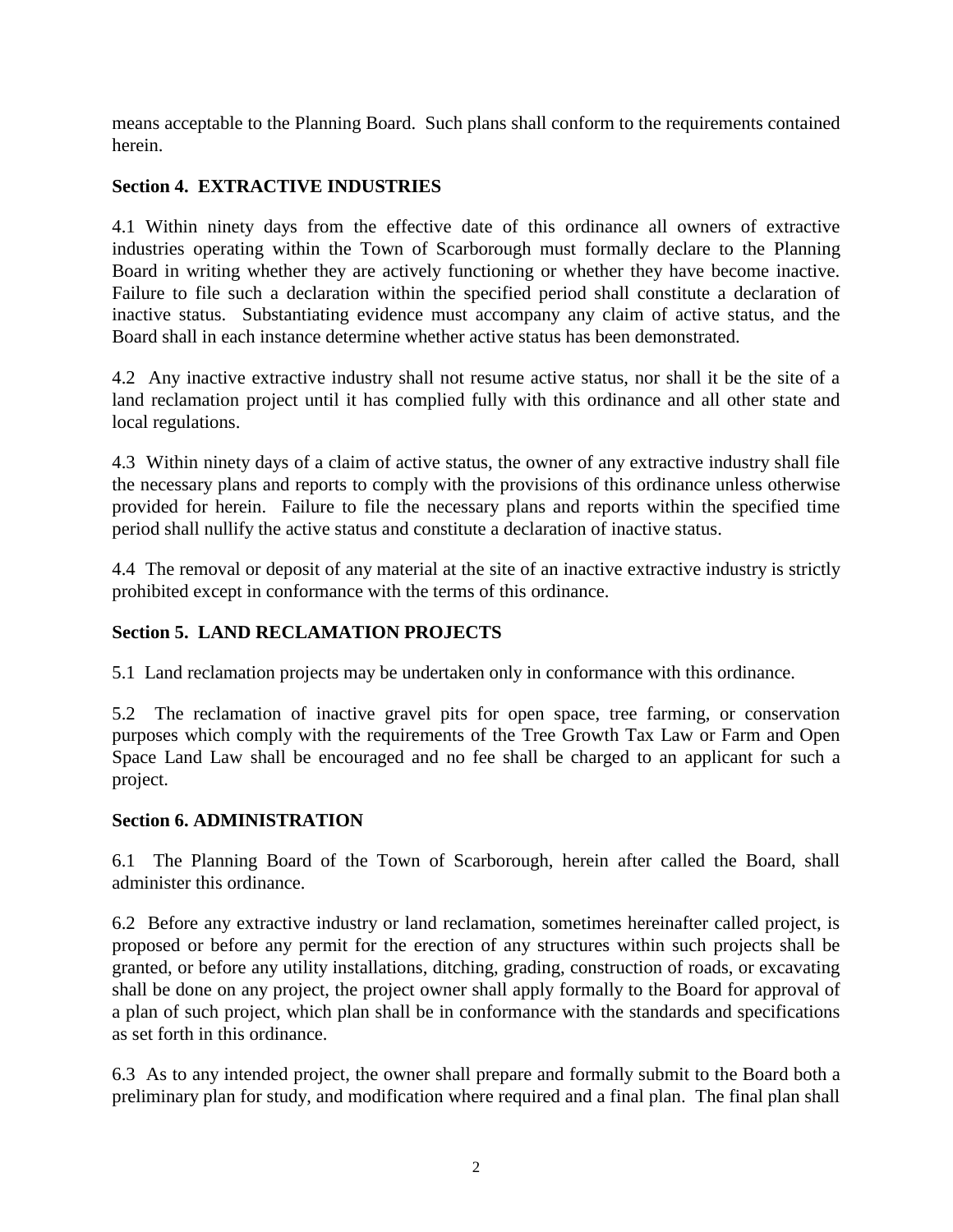not be prepared until the owner has received from the Board written notice that a majority of the Board has approved the preliminary plan of such a project.

6.4 No proposal for an extractive industry or reclamation project shall be approved by the Planning Board until after the Board shall have held a public hearing thereon. Public Notice of the hearing shall be made at least ten (10) days prior to such hearing, and shall be advertised in at least one newspaper in general circulation in the Town.

## <span id="page-4-0"></span>**Section 7. GENERAL REQUIREMENTS**

7.1 Any proposed project shall be in conformity with the comprehensive plan of the Town of Scarborough, and with the provisions of all pertinent state and local codes and ordinances.

7.2 Any proposed project shall be reviewed by the Board with regard to its impact upon the natural environment, and shall not adversely affect or destroy the ecological balance of any area.

In order to approve an application, the Board must find based upon the information presented to it by the applicant and other interested parties that the proposed project:

- a. will not result in unsafe or unhealthful conditions;
- b. will not result in erosion of sedimentation;
- c. will not result in water pollution;
- d. will conserve vegetation;
- e. will conserve natural beauty;
- f. will avoid problems associated with flood plain development and use;
- g. will avoid hazards due to steep slopes;
- h. will avoid problems due to standing water; and
- i. will avoid problems due to gas generation.

The Planning Board may at the owner's expense engage a certified engineer of its choice to develop detailed plans in accordance with the provisions of this ordinance.

7.3 Any project proposal shall be accompanied by a report regarding site geology, hydrology, and soil conditions; source and pertinent engineering properties of fill and cover materials; types and numbers of equipment to be used for excavating, earth moving, spreading, compacting, and other purposes, persons responsible for the actual operation and maintenance of the site, and intended operating procedures, and the ultimate plan and proposed use of the completed site.

7.4 Any proposed project shall be reviewed by the Board with respect to its impact on existing land uses.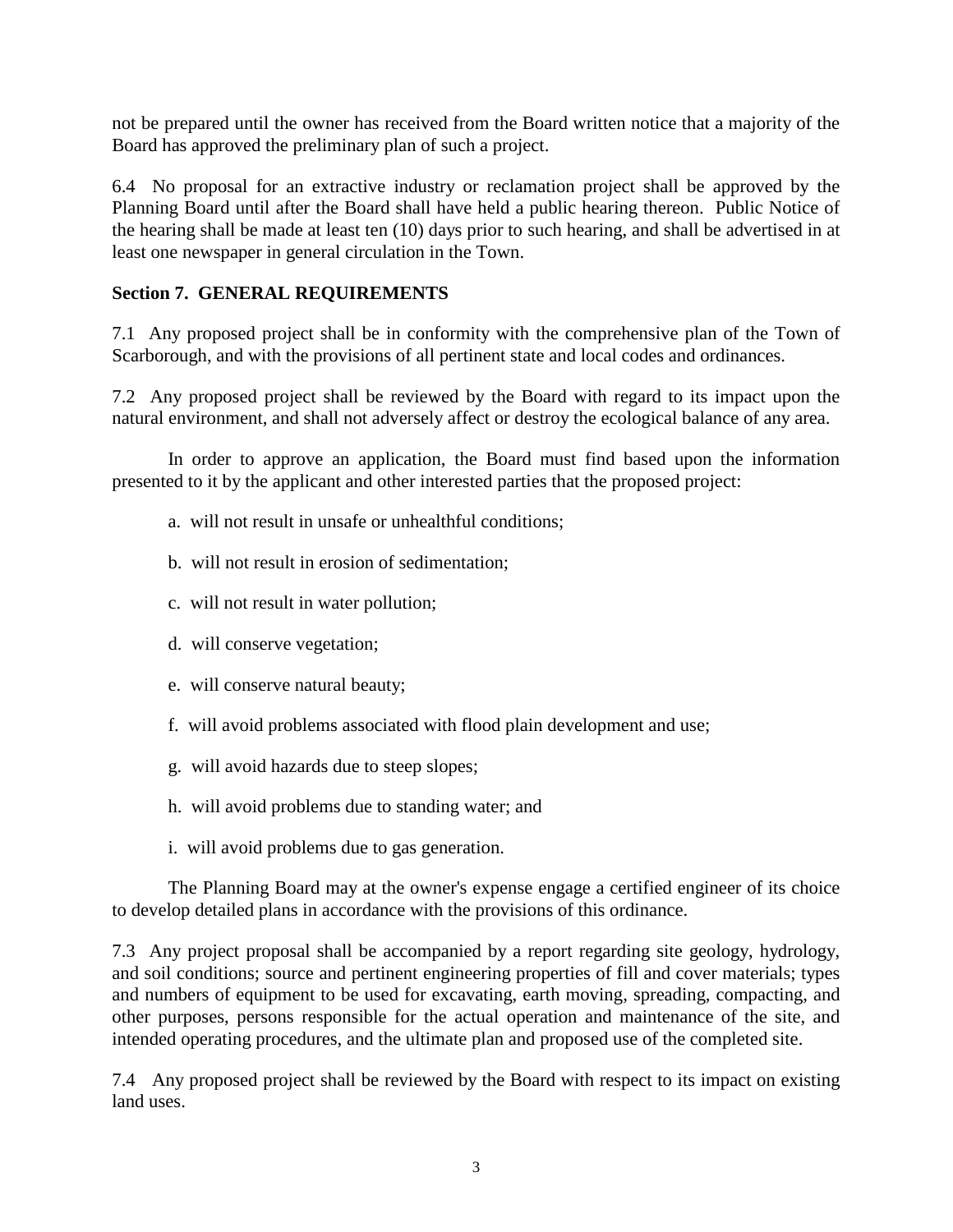7.5 Any proposed project shall be reviewed by the Board with respect to its impact on existing transportation facilities.

7.6 Sufficient top soil or loam shall be retained to cover all areas, or other provisions must be made to the Board's satisfaction within the rehabilitation plans.

7.7 If any portion of the site has been identified as containing historic or archaeological resources, the Board will require appropriate measures for protecting these resources, including but not limited to, modification of the proposed design of the site, timing of construction, and limiting the extent of excavation.

7.8 The plan review by the Planning Board shall take into consideration, but is not limited to the following items:

- a. fencing, landscaping buffer strips, public safety;
- b. advertising signs and lighting;
- c. parking space, loading and unloading areas;
- d. entrances and exists;
- e. time period for operation;
- f. hours of operation;
- g. methods of operation;
- h. weight and loading limit of trucks;
- i. sand and gravel spillage upon public streets;
- j. rehabilitation plans (per Section 11 below); and
- k. ecological and other natural consideration.

7.9 The Board shall impose such conditions as necessary to safeguard the health, safety and welfare of the community. No new project shall be approved that involves excavating below the seasonal high water table, or that result in, standing water.

### <span id="page-5-0"></span>**Section 8. PRELIMINARY PLAN REQUIREMENT AND PROCEDURES**

8.1 A request for approval of any project shall be made to the Board in writing, and shall be accompanied by a preliminary plan which shall be drawn at no smaller scale than 100 feet to the inch. The preliminary plan shall be accompanied by a location map showing the relationship of the proposed project to adjacent properties.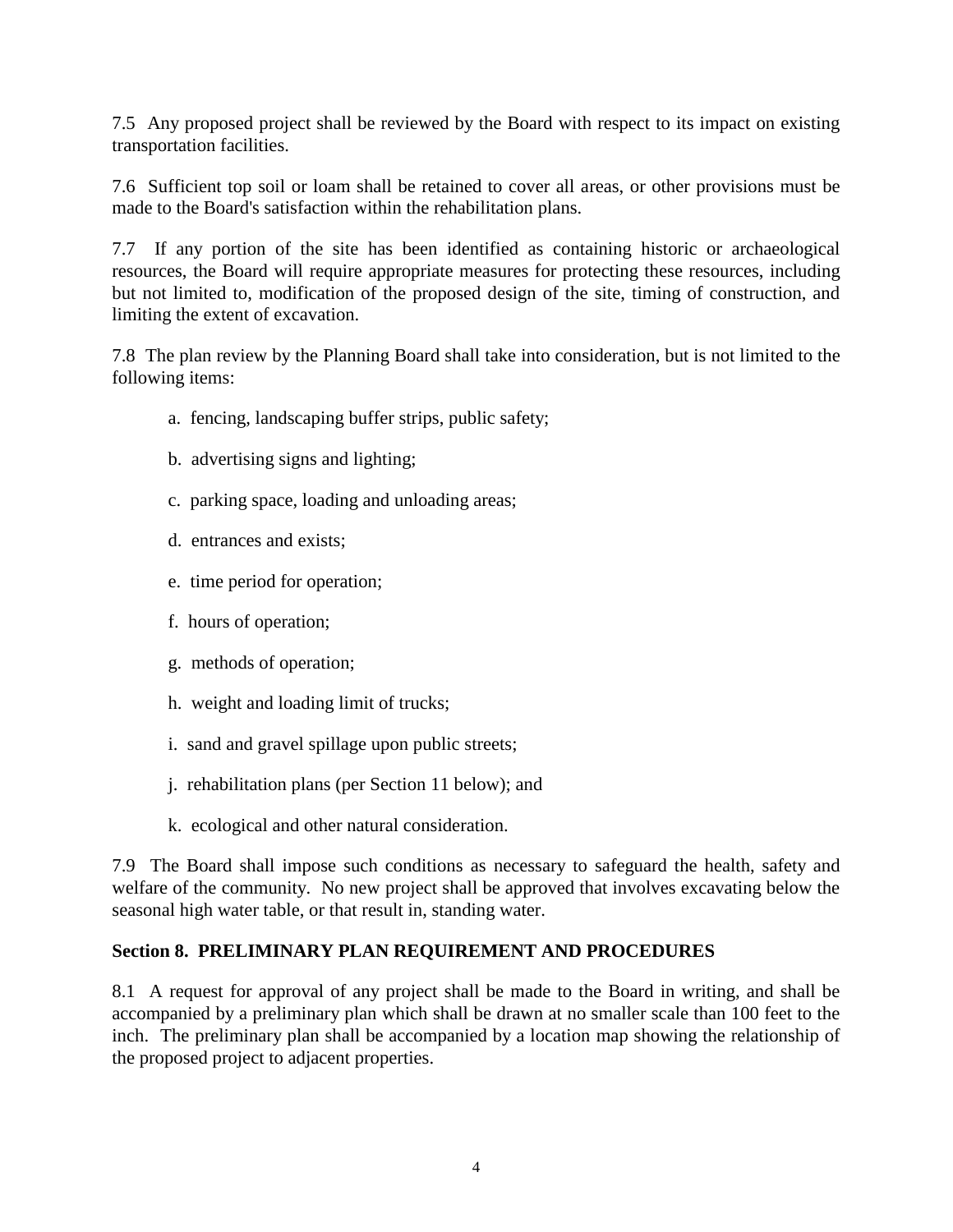8.2 When practical a standard sized sheet 24" X 36" shall be used for all plans and shall contain at least the following information:

a. Name of project; owner(s) and engineer(s) or surveyor(s);

b. Graphic scale, date and north point;

c. Existing zoning;

d. Ownership and location of abutting properties;

e. Type, location, profile and cross section of all existing and/or proposed surface water; drainage;

f. Location of all existing and/or proposed utilities (water, gas, electricity, and other);

g. Existing and proposed topography at no less than five foot contour intervals, unless otherwise prescribed by the Board;

h. Proposed use of property at completion of the project;

i. Provisions must be made to avoid hazards from excessive slopes and to avoid standing water. Where an embankment must be left upon completion of operations at a location within the project, it shall be at a slope not steeper than 1 foot vertical to 4 feet horizontal;

j. The operation must be shielded from surrounding property with adequate screening and create no disturbance of water sources;

k. The operation when terminated shall not detract from the appearance or value of nearby property;

l. The edge of all workings shall be set back from the property lines a minimum of 200 feet. When encroachment has been made within 200 feet of a property line, the Board shall require corrective measures to protect adjacent properties;

m. No excavation shall be extended below the grade of adjacent streets unless two hundred feet from the street line.

8.3 In addition to the preliminary plan the Board may require the owner or others to undertake studies where it is deemed necessary or desirable by the Board. Said studies are to be undertaken at the owner's expense.

8.4 An application for approval of a Preliminary Plan shall be considered at a regular meeting of the Board within 30 days of receipt of such application.

8.5 The final plan shall be submitted by the owner to the Board for review within 60 days from the granting of preliminary approval. Failure to do so shall constitute a withdrawal of the application.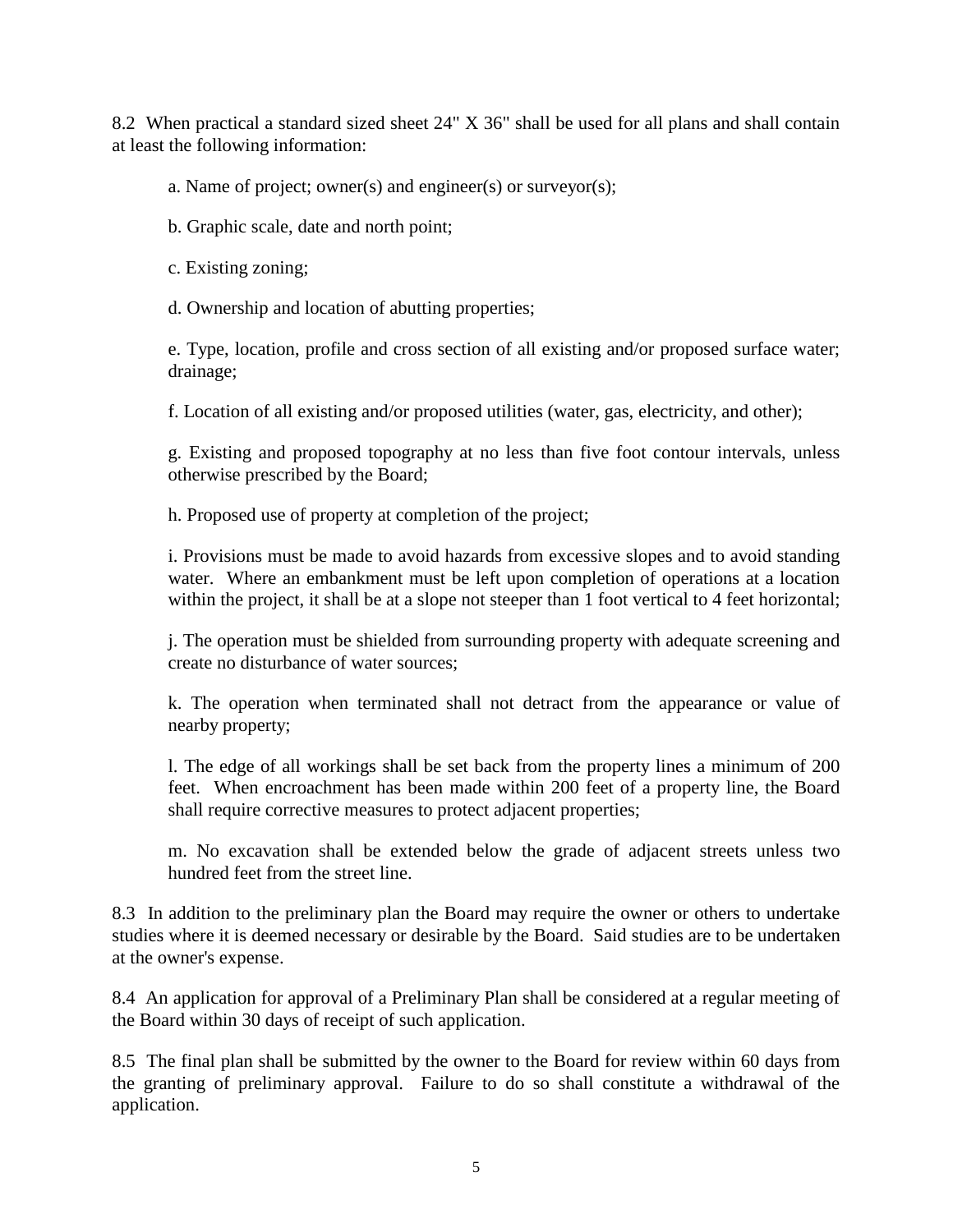8.6 The Preliminary Application shall be accompanied by an engineering opinion, in form and content satisfactory to the Planning Board, and other technical information required by the Board to make the necessary findings under Section 7.2. The cost of obtaining this information shall be borne by the owner.

## <span id="page-7-0"></span>**Section 9. FINAL PLAN REQUIREMENTS AND PROCEDURES**

9.1 A request for final approval of a project shall be made to the Board in writing and shall be accompanied by a final plan of such project legibly drawn in black ink on permanent transparency material together with three dark lined copies. The plan shall be drawn at no smaller scale than 100 feet to the inch or as otherwise prescribed by the Board as being adequate to show all details clearly.

9.2 The plan shall be presented on one or more sheets of standard 24" X 36" size and shall contain the following information:

a. All information required in the Preliminary Plan and amendments thereto requested by the Board;

b. Existing and final proposed lines of streets, easements for utilities and drainage and any areas to be dedicated to the public;

c. Sufficient data to determine the exact location, direction, and length of every street line, easement, property line drainage facility, reproduce these lines upon the ground;

d. Location of all permanent monuments existing and/or proposed wherever in the opinion of the Board, such monuments are necessary to properly determine the location on the ground of any street line easement, property line or drainage facility;

e. Designation of the location, size, planting and landscaping of such areas as may be proposed or prescribed as necessary to the prevention of erosion or sedimentation, to provide appropriate visual screens or buffer strips, and to enhance the final appearance and utility of the site;

f. The seal of the registered engineer, surveyor, planner or other professional person responsible for the preparation of the plans, application, and supporting documentation.

9.3 The final plan shall be accompanied by certification from authorized local public officials and/or agencies, and appropriate state officials and/or agencies that the design of facilities, drainage, streets, and utilities, and overall project designs conform to the requirements of all pertinent state and local codes and ordinances. The cost of certification and/or inspection shall be borne by the owner.

9.4 The Board shall consider a final plan at a regular meeting within 30 days of submission of such final plan.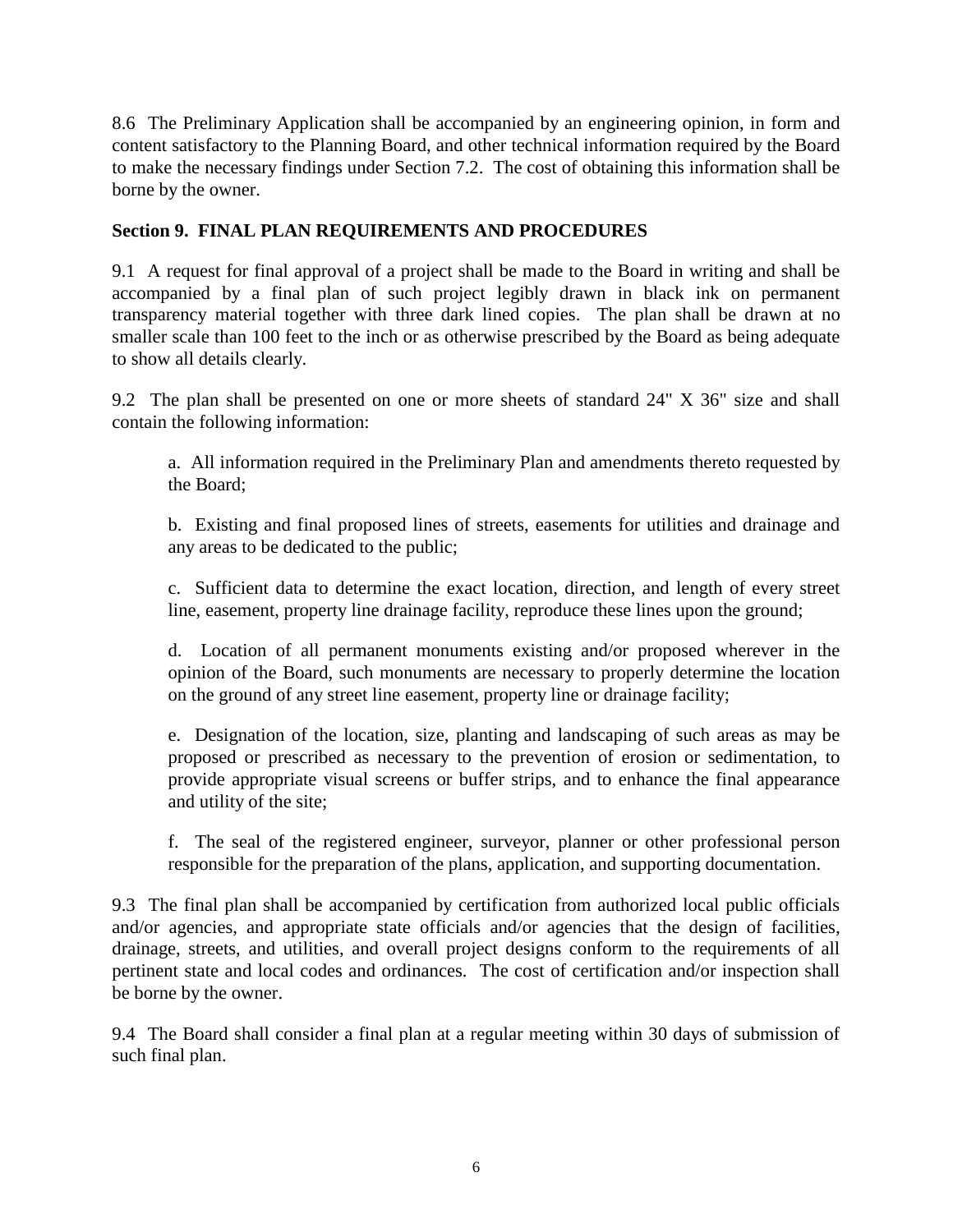9.5 The approval of a final plan shall be attested to on the original tracing cloth and three copies by the signature of a legal majority of the Board.

9.6 A tracing of the final plan as approved shall be retained by the Board. The owner shall record the approved final plan with the Cumberland County Registry of Deeds within 30 days of its approval by the Board.

## <span id="page-8-0"></span>**Section 10. REHABILITATION PLANS**

10.1 All extractive industries which apply for and are granted active status as provided for in this ordinance shall submit a rehabilitation plan to the Board for approval. Such a rehabilitation plan may with the Board's approval be incorporated into the preliminary and final plans. The rehabilitation plans shall include as a minimum the following:

(1) A vegetative plan, which shall meet the minimum requirement established by the Maine Soil and Water Conservation Commission as specified in the "Maine Erosion and Sediment Control, On Commercial, Industrial, Residential, Recreation, and Governmental Construction Sites Environmental Quality Handbook", dated June 1974.

(2) All surface areas affected shall be graded and slopes shall not be steeper than 1 foot vertical to 4 feet horizontal.

(3) All grubbings shall be removed from the site or buried.

(4) All loamed, seeded, and planted areas shall be guaranteed for eighteen months during which time the performance guarantee required under Section 11 shall remain in full force and effect.

(5) Provisions must be made to provide trees for a visual and acoustical buffer between the project and adjacent properties. The number and location of the trees shall be approved by the Board.

(6) All exposed slopes shall be graded and where practical, as determined by the Board, planted, loamed, seeded, or otherwise landscaped. Sufficient top soil or loam shall be retained to cover all areas or other provisions made to the Board's satisfaction within the rehabilitation plan. Such provisions shall be shown in the vegetative plan. (Item 1 above).

(7) Where standing water is present the following requirements shall be met

(a) The water supply shall be from natural springs or natural streams, brooks, or rivers, but in no event from storm drains or intermittent surface drainage ditches;

(b) All storm drains or intermittent surface drainage ditches shall be diverted away from areas rehabilitated by means of natural water fill;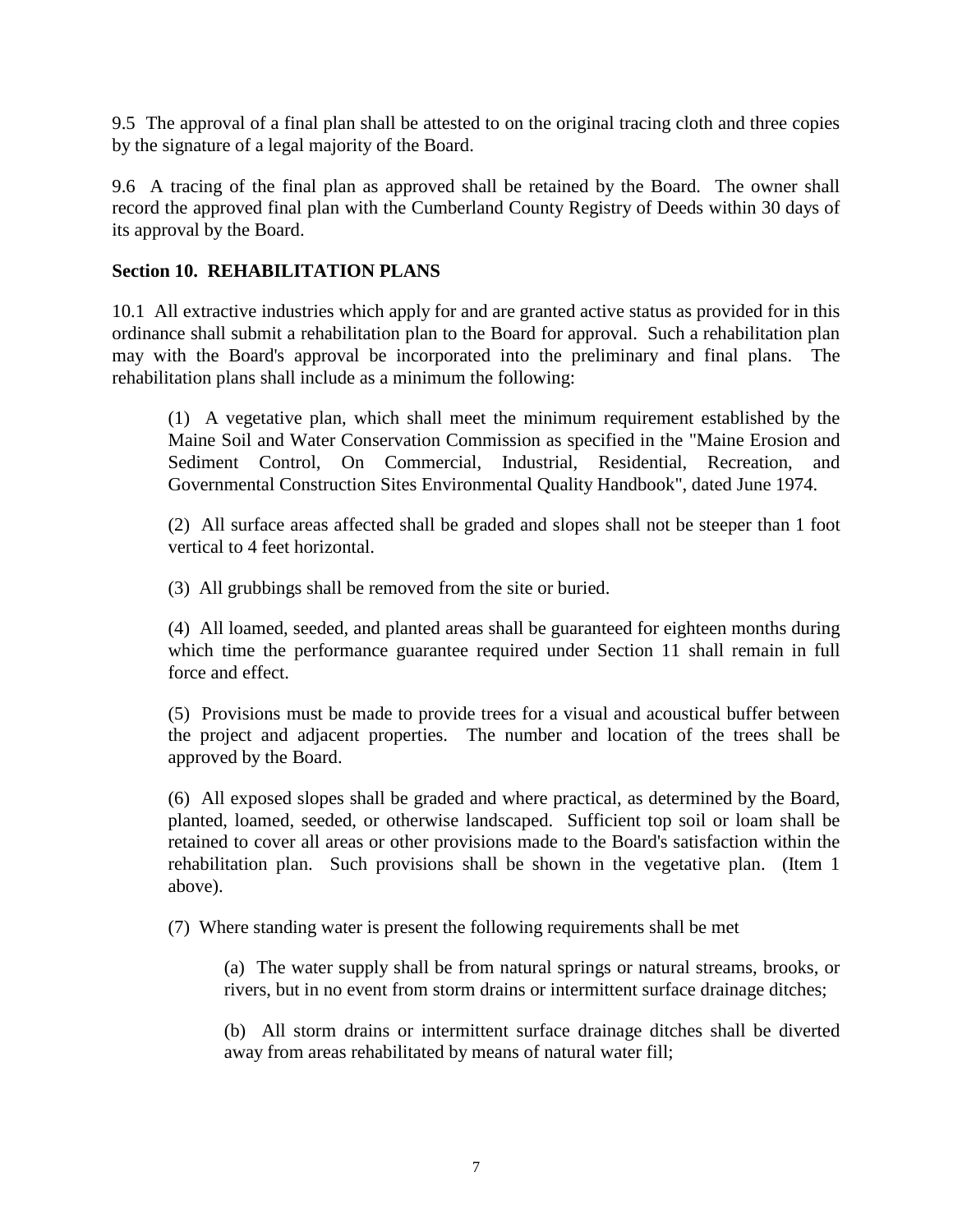(c) An outlet may be required by the Board to assure a proper cycling of the water supply in the rehabilitated area;

(d) The Board may require testing of the water in the rehabilitated area for the purpose of detecting unsanitary, unsightly, or odoriferous conditions. Should such conditions be detected the Board may require the owner to take appropriate corrective measures.

(e) The owner shall file evidence of insurance with the Town Clerk annually against liability arising from the use of the extractive industry areas rehabilitated by means of natural water fill in an amount of not less than \$50,000 for as long as the site remains a water filled area; and

(f) Grading and restoration shall be completed in such a manner that will insure proper natural drainage and prevent erosion.

(g) In instances where standing water is present grades left under the high water level shall be at a slope not steeper than one foot vertical to eight feet horizontal for the first ten feet (measured horizontally), and one foot vertical to four feet horizontal for the next thirty feet (measured horizontally).

(8) Access to the site of the project shall be controlled by the installation of gates and signs. Gates shall be located on all access roads and driveways, and shall be closed and locked whenever the owner or her/his authorized agents are not present on the premises. Signs shall be posted advising that the property is the site of a rehabilitated extractive industry and hazards may be encountered by trespassers; and [amended 11/01/17]

(9) The owner shall be responsible for the continued maintenance of the area and compliance with the rehabilitation plans.

## <span id="page-9-0"></span>**Section 11. PERFORMANCE STANDARDS**

11.1 In order to insure compliance of the project in conformance with the approved plans the owner shall furnish to the Town Treasurer at the time of submission of the final plan, a performance guarantee. Said performance guarantee may be in the form of cash, certified check payable to the Town of Scarborough, or a performance bond, naming the Town of Scarborough as obilgee, issued by a corporate surety licensed to do business within the State of Maine. The amount of such performance guarantee shall be approved by the Board and the Town Treasurer and shall be in an amount at least equal to the total cost of completing all site work and rehabilitation in conformance with the approved plans within five years of the date of approval of the final plan.

11.2 The Board may grant an extension not to exceed 12 months beyond the guaranteed performance period when the owner can demonstrate to the satisfaction of the Board, cause for such extension provided however, that the performance guarantee shall remain in full force and effect.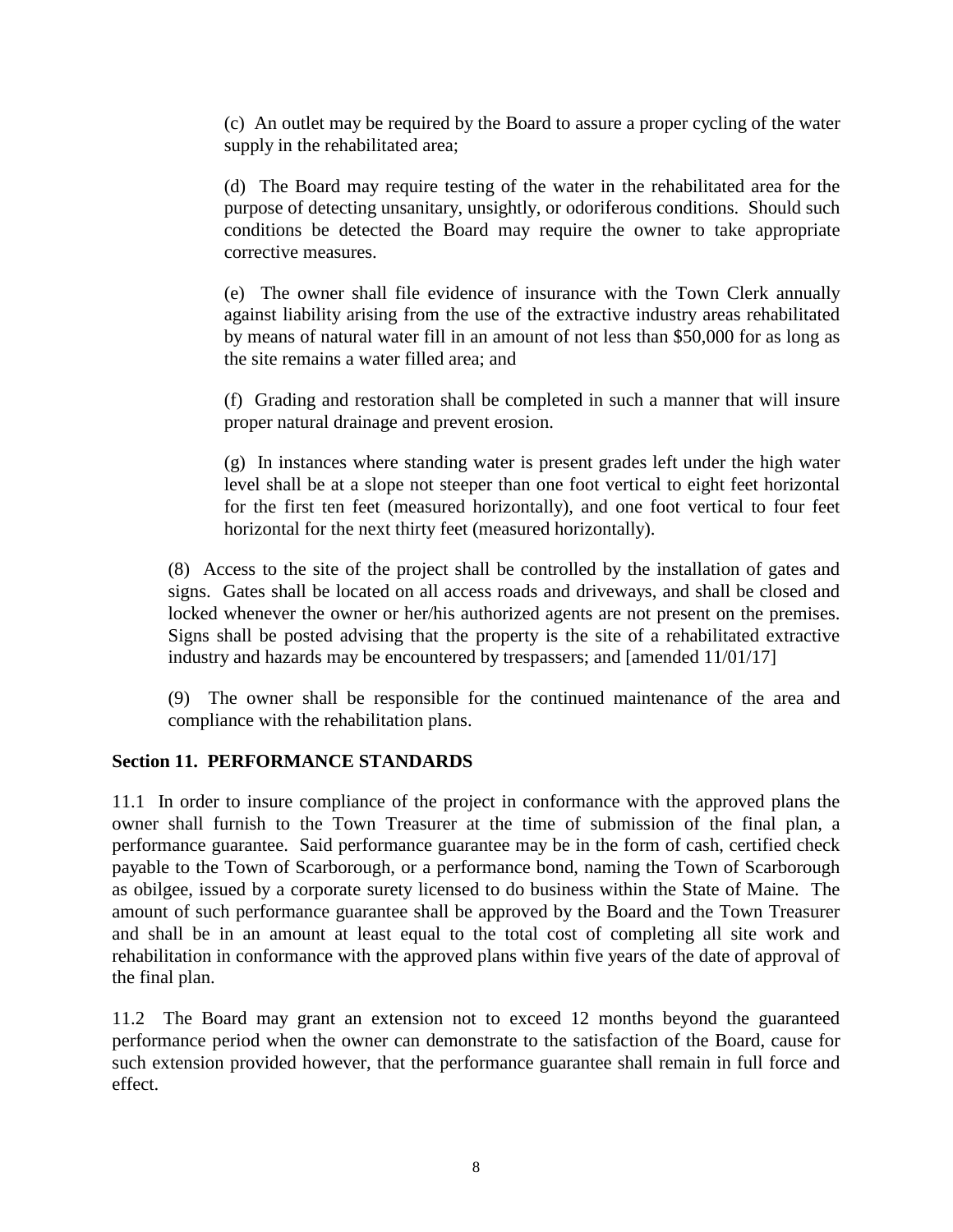11.3 Before the owner may be released from any obligation required by her/his guarantee of performance, the Board shall require certification from the various departments and agencies concerned to the effect that all improvements have been satisfactorily completed in accordance with all applicable standards, state and local codes and ordinances. [amended  $11/01/17$ ]

11.4 Any project which is proposed to operate for a period of time in excess of five years shall be designed to operate in phases. The applicant shall provide a performance guarantee for each phase of the work. No work shall commence on additional phases until the Planning Board has been satisfied that the completed phase conforms fully with the approved plans, and a new performance guarantee is presented.

## <span id="page-10-0"></span>**Section 12. FEES**

12.1 Prior to the submission of a preliminary plan the applicant shall pay to the Town Treasurer a fee for the review of the plan. Said fee shall be non-refundable and shall be computed as follows:

12.2 A fee as specified in the Schedule of License, Permit and Application Fees established by the Town Council, shall be paid.

12.3 No fee shall be charged to projects enumerated under Section 5.2.

# <span id="page-10-1"></span>**Section 13. VALIDITY AND CONFLICT OF ORDINANCES**

13.1 In the event that any section, subsection or any portion of this ordinance shall be declared by any competent court to be invalid for any reason, such decision shall not be deemed to affect the validity of any other section, subsection or other portion of requirement shall prevail.

13.2 In the event that any provision of this ordinance is in conflict with any other federal, state, or local statute, ordinance or regulations, the provisions which establish the most stringent requirement shall prevail.

## <span id="page-10-2"></span>**Section 14. EXEMPTIONS**

14.1 The provisions of this ordinance do not apply to individuals reclaiming lands where the volume to be filled or reclaimed is less than five hundred (500) cubic yards. Further, the provisions of this ordinance shall not apply to extraction or filling incidental to or associated with activities in conformance with and undertaken pursuant to a valid permit issued by the Town of Scarborough.

14.2 Owners of extractive industries existing at the effective date of this ordinance who apply for and are granted active status shall be exempt from the provisions of Section 7, 8, and 9 of this Ordinance.

14.3 The provisions of this ordinance do not apply to projects undertaken by the Town of Scarborough.